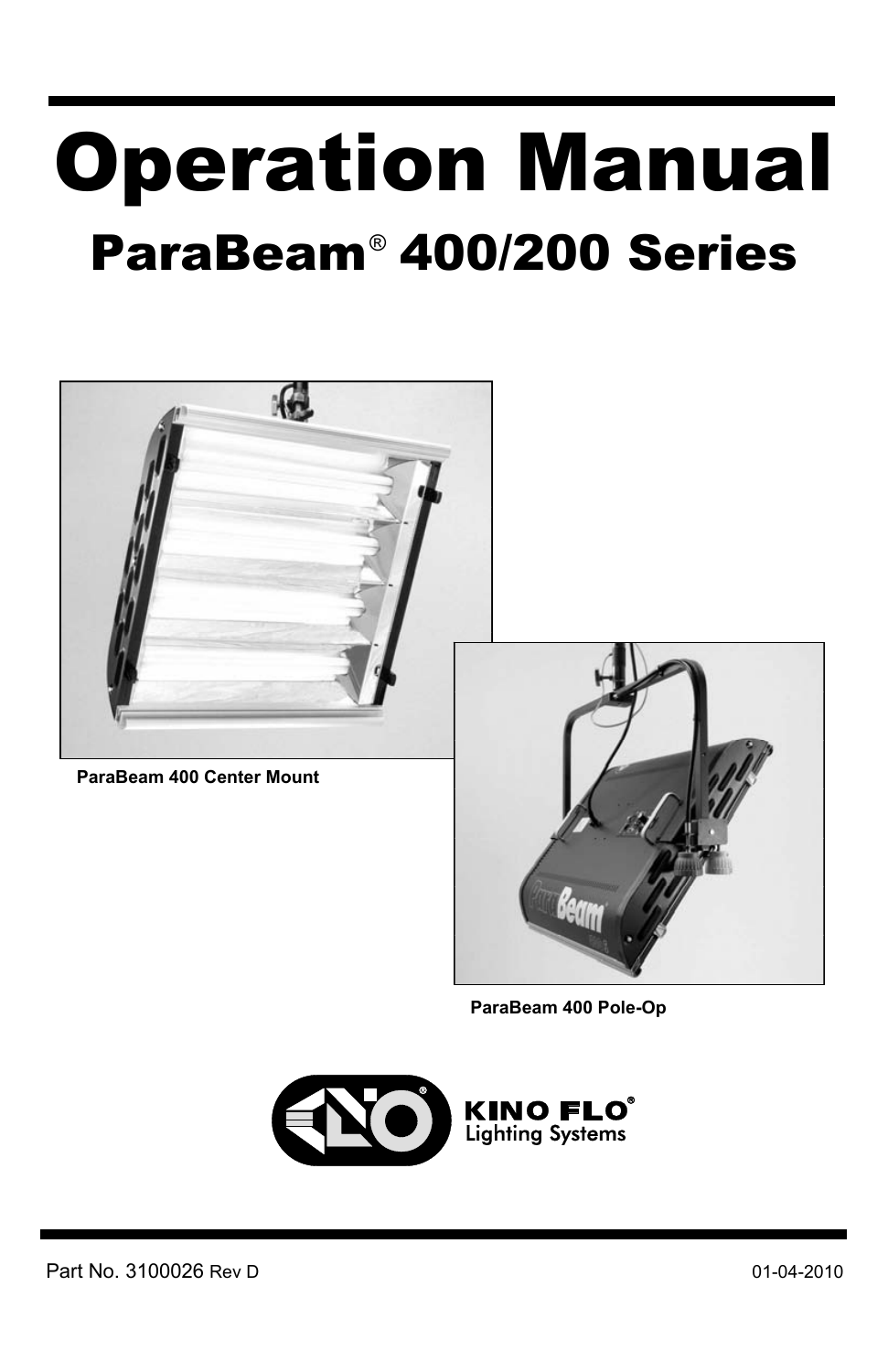# **ParaBeam Fixture Styles and Features**

### **ParaBeam Center Mount**



x

**PAR-400S-120** ParaBeam 400 Select DMX Center Mount, 120VAC

**PAR-400S-230**  ParaBeam 400 Select DMX Center Mount, 230VAC



**PAR-200-120** ParaBeam 200 DMX Center Mount, 120VAC

**PAR-200-230**  ParaBeam 200 DMX Center Mount, 230VAC

### **ParaBeam Yoke Mount**



**PAR-400Y-120** ParaBeam 400 Select DMX Yoke Mount, 120VAC

**PAR-400Y-230**  ParaBeam 400 Select DMX Yoke Mount, 230VAC



**PAR-200Y-120**  ParaBeam 200 DMX Yoke Mount, 120VAC

**PAR-200Y-230**  ParaBeam 200 DMX Yoke Mount, 230VAC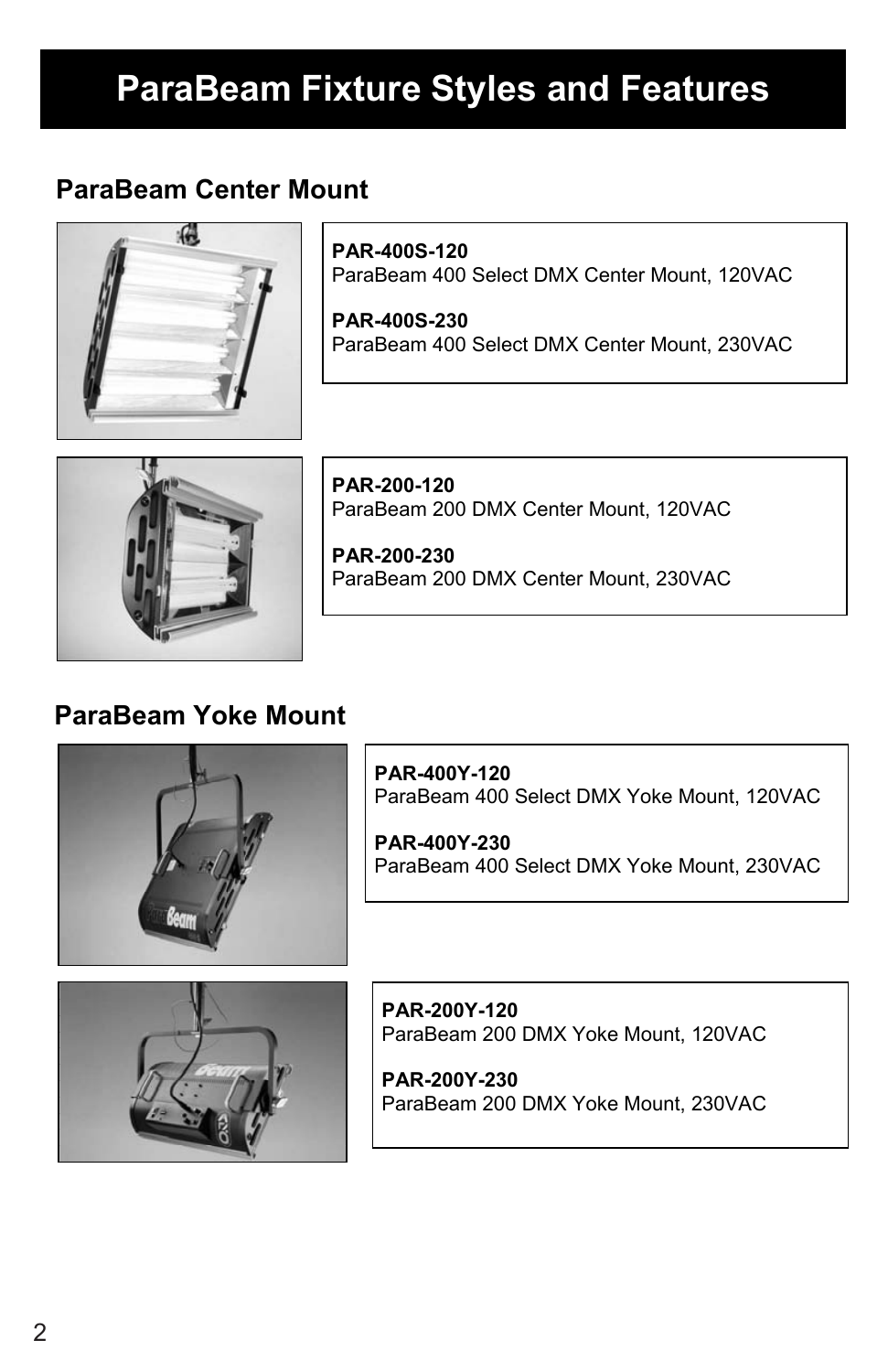### **ParaBeam Pole-Op Mount**



**PAR-400P-120** ParaBeam 400 Select DMX Pole-Op Mount, 120VAC

**PAR-400P-230**  ParaBeam 400 Select DMX Pole-Op Mount, 230VAC



**PAR-200P-120** ParaBeam 200 DMX Pole-Op Mount, 120VAC

**PAR-200P-230**  ParaBeam 200 DMX Pole-Op Mount, 230VAC

### **Included w/ All ParaBeam Models**



**GFR-P4**

ParaBeam 400 Gel Frame (Included)

**GFR-P2** ParaBeam 200 Gel Frame (Included)



**LVR-P4-S** ParaBeam 400 Silver Louver (Included)

**LVR-P2-S** ParaBeam 200 Silver Louver (Included)

### **True Match Lamps ®**



**55C-K29** 55W Kino KF29 Compact **55C-K32**  55W Kino KF32 Compact **55C-K55**  55W Kino KF55 Compact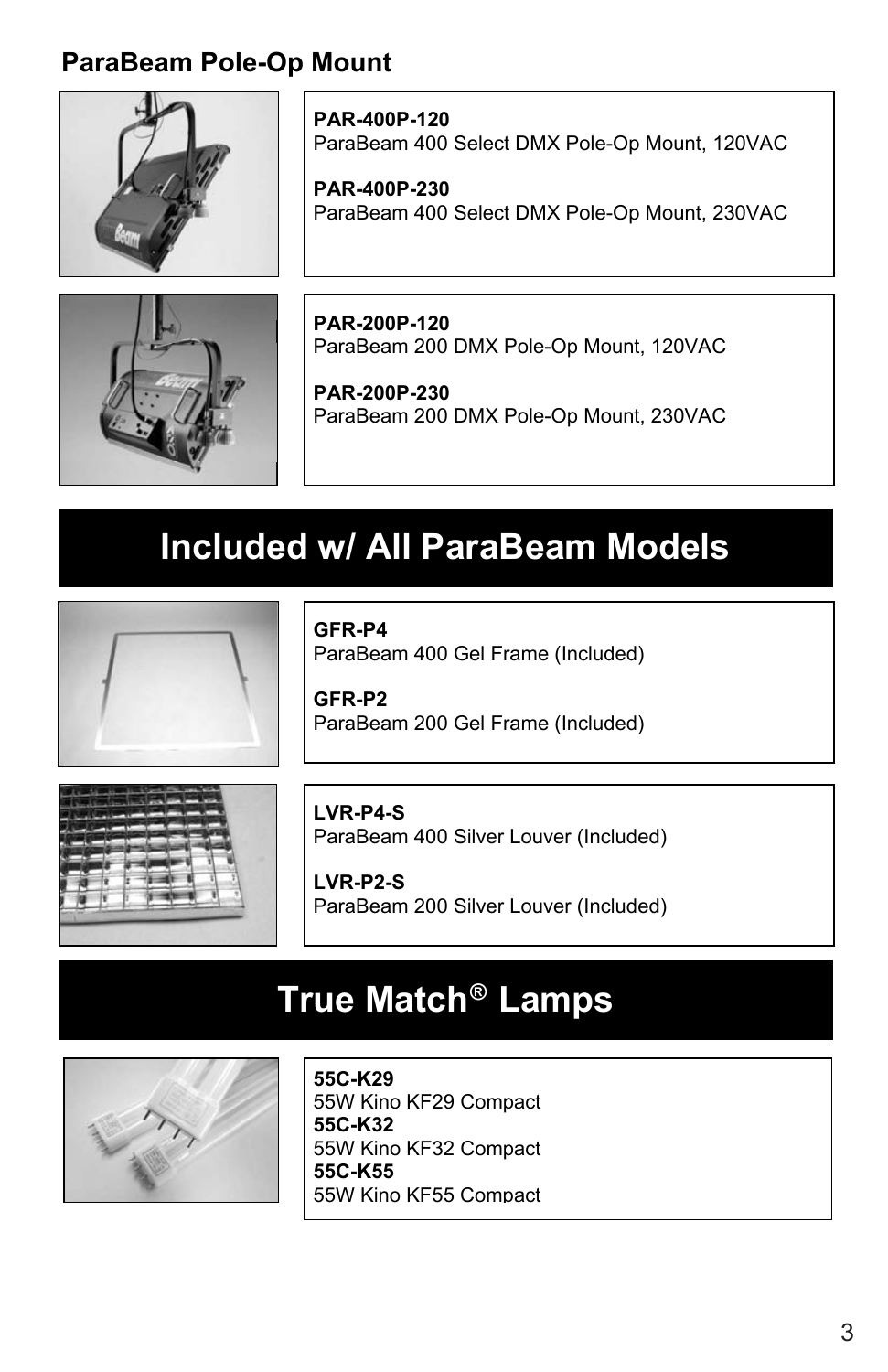## **ParaBeam Center Mount Kits**



**KIT-P4-S120** ParaBeam 400 DMX Kit, 120VAC **KIT-P4-S230** ParaBeam 400 DMX Kit, 230VAC

**Kit Contents:**  1 ParaBeam 400 DMX Center Mount 1 Lamp Case 1 Ship Case

**Dimensions**  30 x 12.5 x 30.5" 29.5 x 11 x 29.5" (75 x 28 x 75cm)

**Weight** 61lb (27.5kg)



**KIT-P2-120** ParaBeam 200 DMX Kit, 120VAC **KIT-P2-230** ParaBeam 200 DMX Kit, 230VAC

**Kit Contents:**  1 ParaBeam 200 DMX Center Mount 1 Lamp Case 1 Ship Case

**Dimensions**  21.5 x 11.5 x 29" (90 x 30.5 x 58.5cm) (54.6 x 29.2 x 73.6cm)

**Weight** 45lb (20.3kg)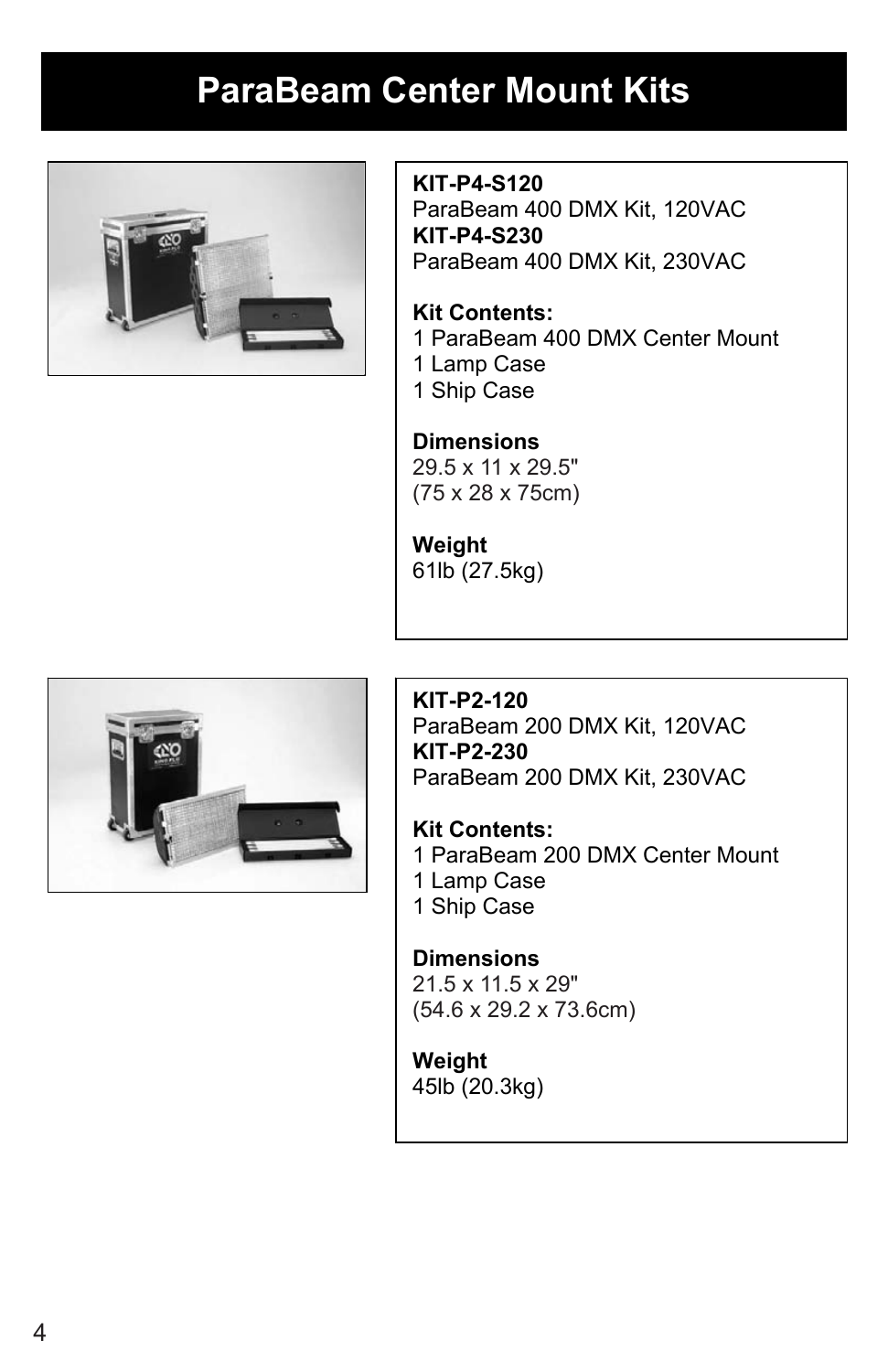# **Inserting Lamps**



Open hinged reflector Open hinged reflector entitled as a lineart lamp end first.<br>door.











Snap lamp pins into Close reflector door. To release lamps, press<br>Lamp holder. Close reflector door. Red button and lift lamp Red button and lift lamp out.

# **Inserting Louvers, Diffusers or Gel Frame**





Push tab down and forward to lock into open position.



Insert gel frame and diffuser (optional accessory) into channel closest to lamps.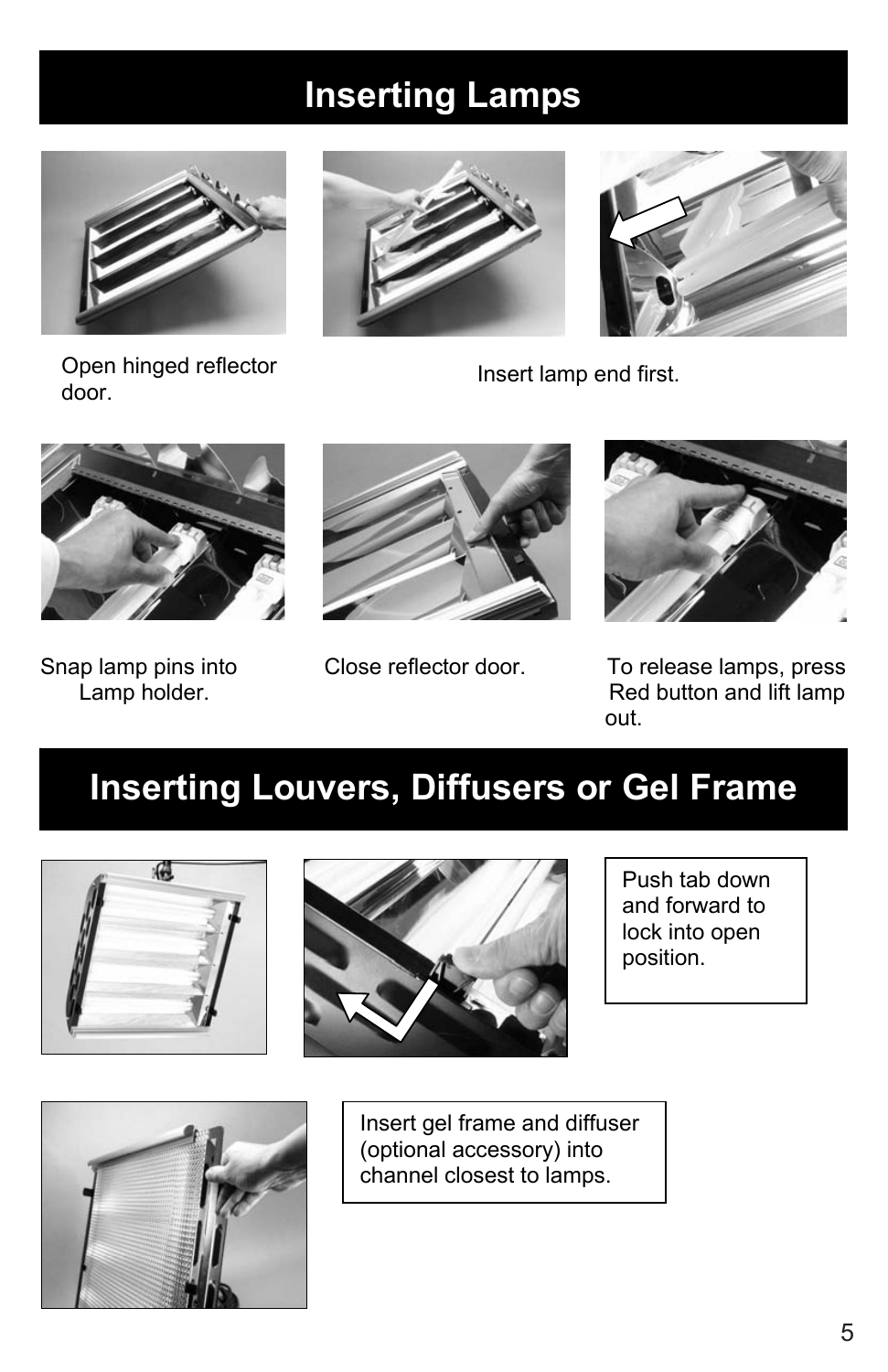

Silver Louver fits into front channel.



All 4 retaining tabs must be extended to lock accessories in place.

# **ParaBeam Center Mount**



The ParaBeam 400 Center Mount can hang from a grid by a Junior pipe hanger or mount on a Junior Stand.

Note: Loop the safety chain through the handle on the ParaBeam 400.



The **ParaBeam 200 Center Mount** can hang from a grid by a baby pipe hanger or mount on a baby stand.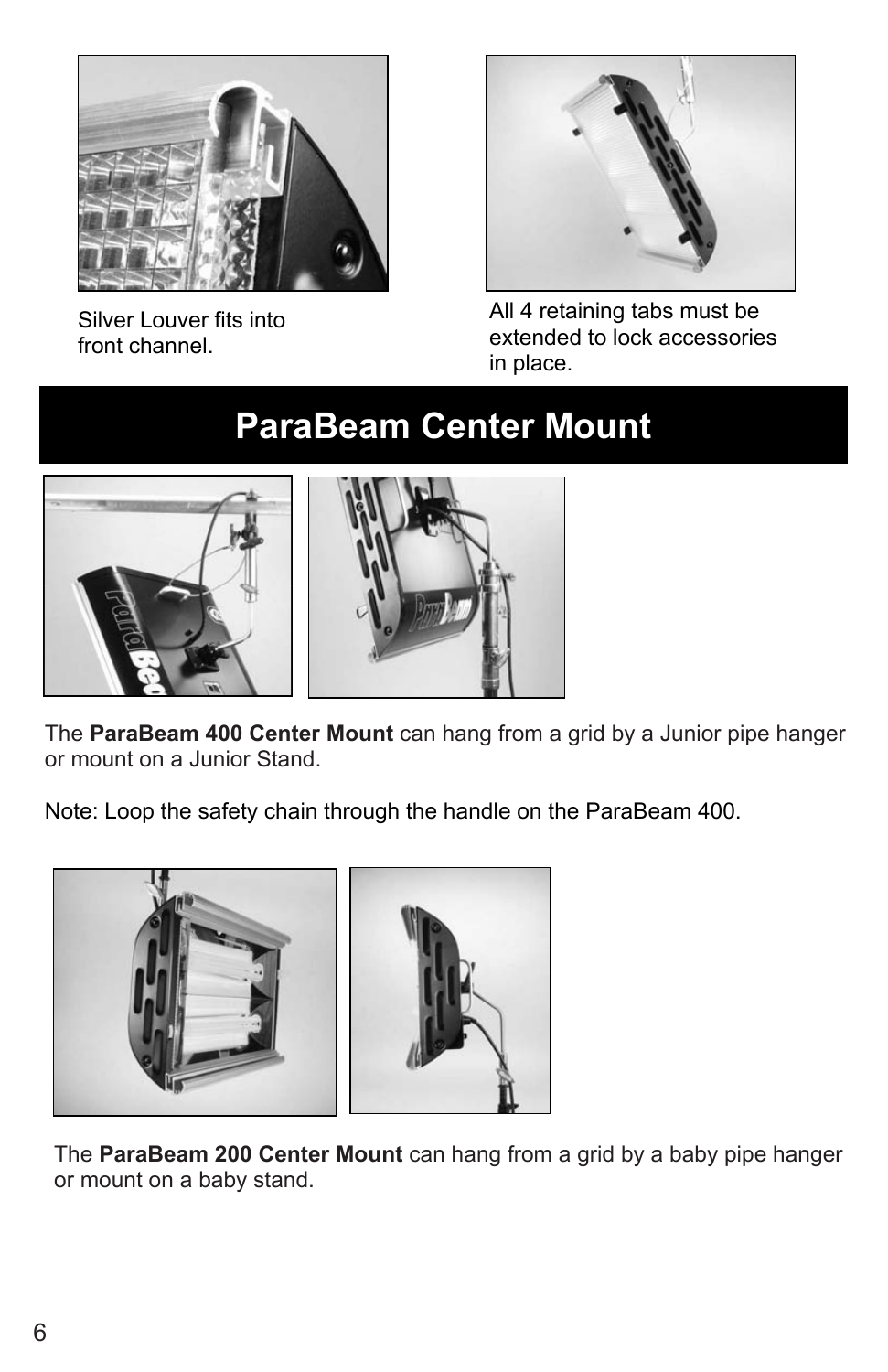

A 180 degree turn is all that is required to loosen the mount for orientation.



To adjust the tension on the lock lever, pull handle away from mount. This disengages the handle from the screw mechanism and allows the lever to be reoriented. You can also use a screwdriver to adjust the tension. Pull back on handle and adjust screw.

# **Beam Angle Orientation**



Vertical beam angle



Horizontal beam angle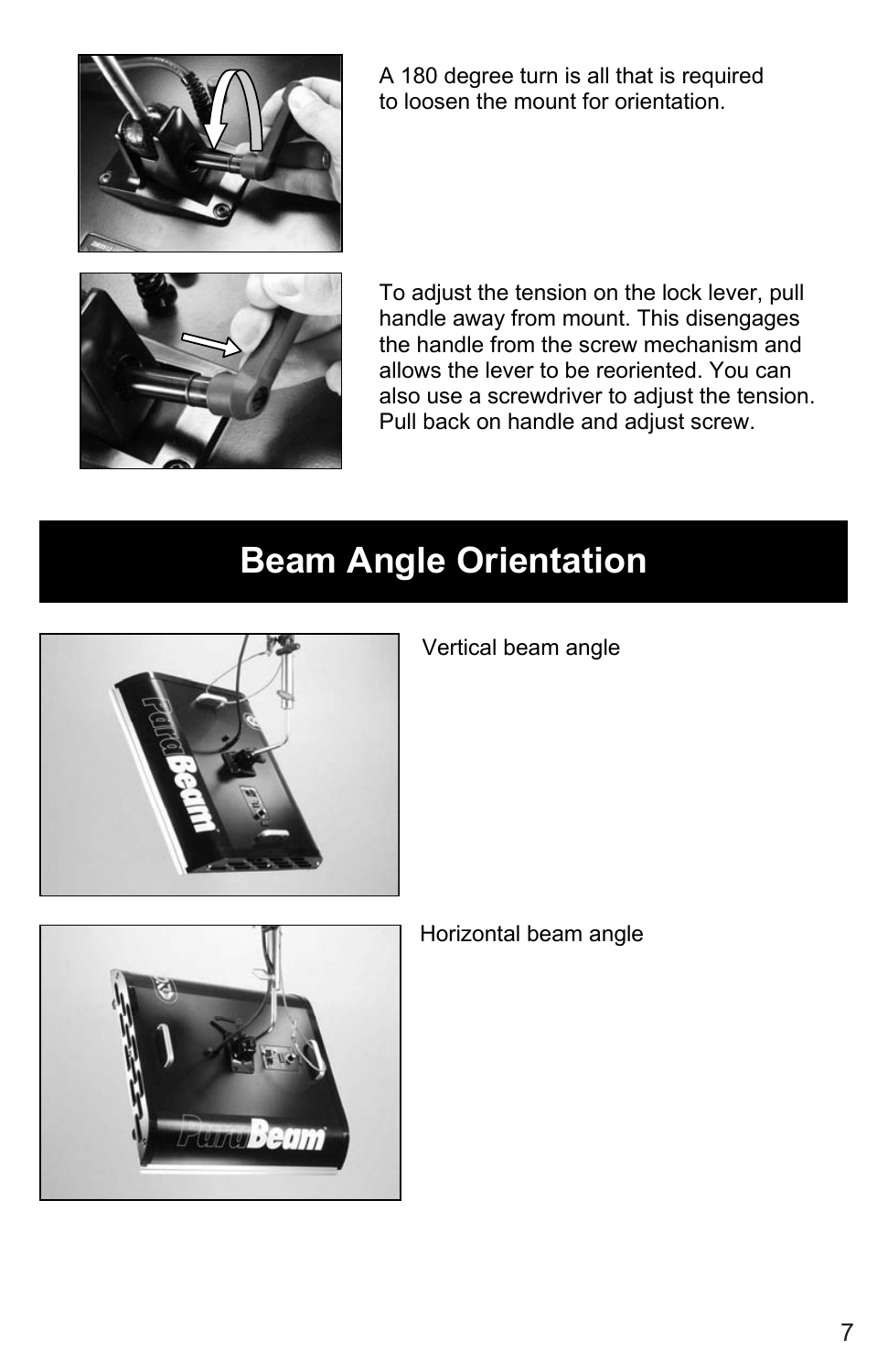# **Correct Lamp Orientation Correct Lamp Orientation**





#### **VERTICAL MODE:**

Follow the principle of **lamp base up and lamp tip down.** This orientation keeps the mercury away from the cathodes and provides best color temperature stability and best color rendering.

**DO NOT** operate fixtures with lamp base in the down position. Color can diverge up to 400K and will get very green.

#### **HORIZONTAL MODE:**

Even in the horizontal position a slight rotation favoring the lamp tips (lamp base higher than the lamp tip) will allow for better color temperature stability.

#### **Note:**

When looking at the back of the fixture the Kino Flo Logo should read:



If the Logo is upside down, the fixture does not have the correct orientation.



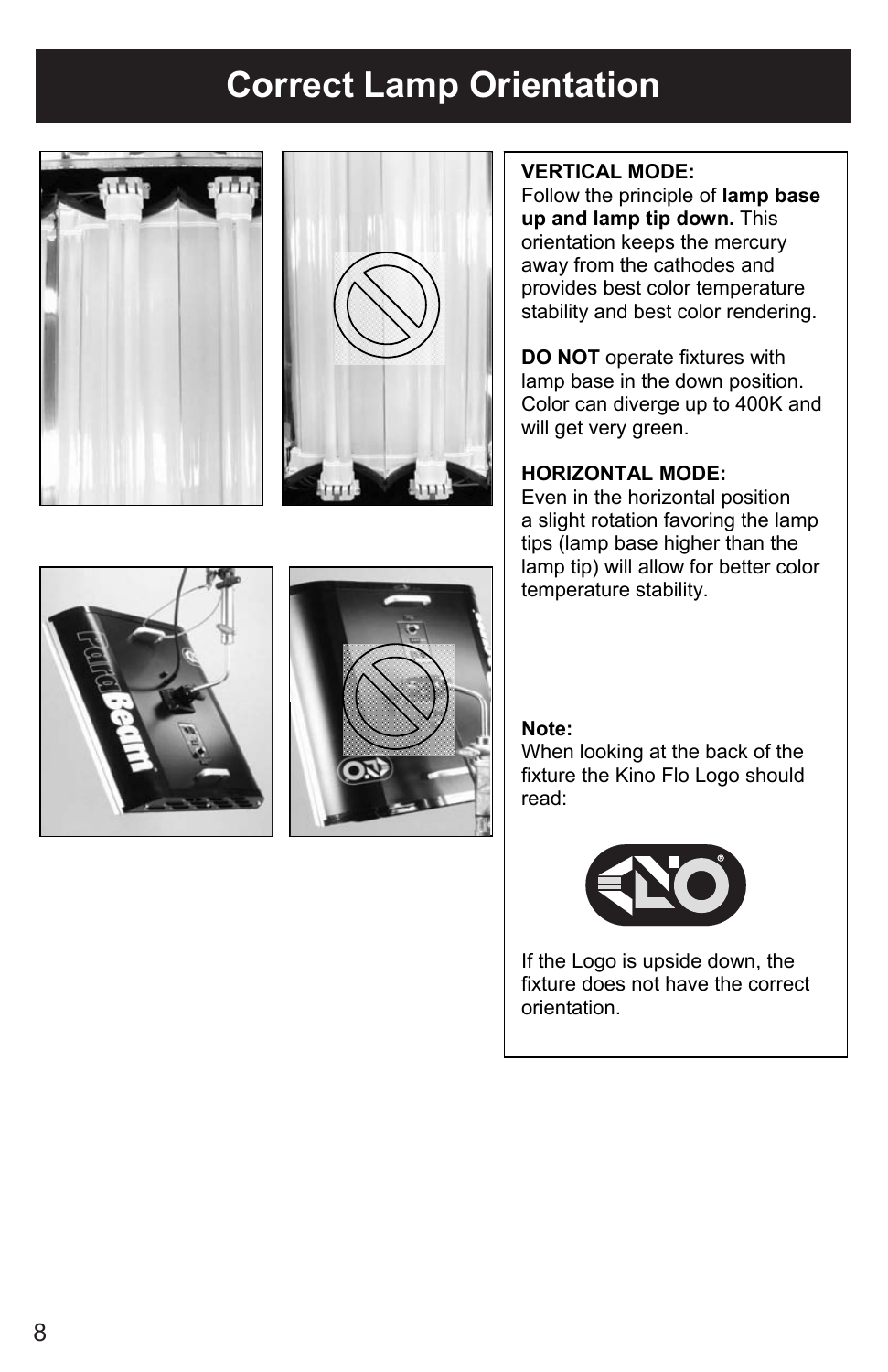# **ParaBeam Yoke and Pole-Op Mount**

| The Yoke has a $\frac{1}{2}$ " hole to accept industry standard<br>mounting hardware.                                                                                                                                          |
|--------------------------------------------------------------------------------------------------------------------------------------------------------------------------------------------------------------------------------|
| The ParaBeam 400 Yoke Mount can hang from<br>a grid by a junior pipe hanger using a Junior Pin<br>Assembly (MTP-180) sold separately.                                                                                          |
| The ParaBeam 200 Yoke Mount can also<br>hang from a grid by a junior pipe hanger using a<br>Junior Pin Yoke Assembly (MTP-180) or a baby pipe<br>hanger using a Baby Receiver Yoke Assembly<br>(MTP-I40) also sold separately. |
| The MTP-180 includes a long bolt for the ParaBeam<br>400 Yoke Fixture and a short bolt for the ParaBeam<br>200 Yoke Fixture.                                                                                                   |
| Note: Because of weight capacity, the MTP-I40 can<br>only be used on the ParaBeam 200 Yoke Fixture.                                                                                                                            |
|                                                                                                                                                                                                                                |
| The ParaBeam 400 and 200 Pole-Op Mount<br>include a yoke with an attached junior pin. They can<br>be hung from a grid with a Junior pipe hanger.                                                                               |
| Junior pin attached to Pole-Op Yoke                                                                                                                                                                                            |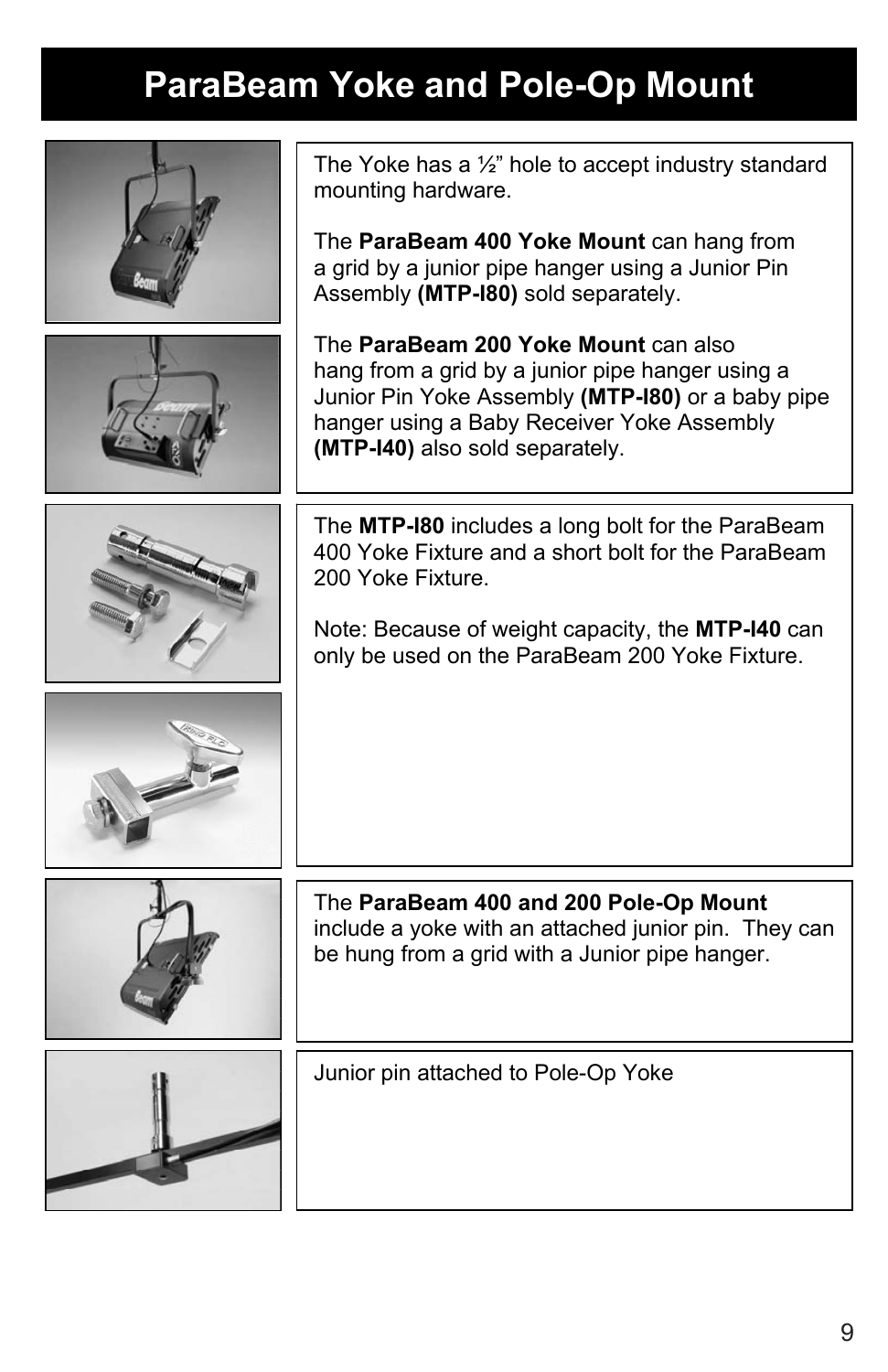# **Pole Operation Pole Operation**



The **Blue** cup alters the Pan (left or right).

The **White** cup alters the Tilt (up or down).

# **Mounting Barn Doors**

### **SIDE DOORS**







**First** apply **Side Doors** by inserting the hinge bracket into the extruded edge. Lock the bracket by turning the silver thumbscrew.

### **TOP & BOTTOM DOORS**



### **HINGE TENSION ADJUSTMENT**



Top & Bottom Door Side Door



Hinge tension on Top & Bottom Doors is adjusted by tightening the nut.

Use a screwdriver to adjust the Side Doors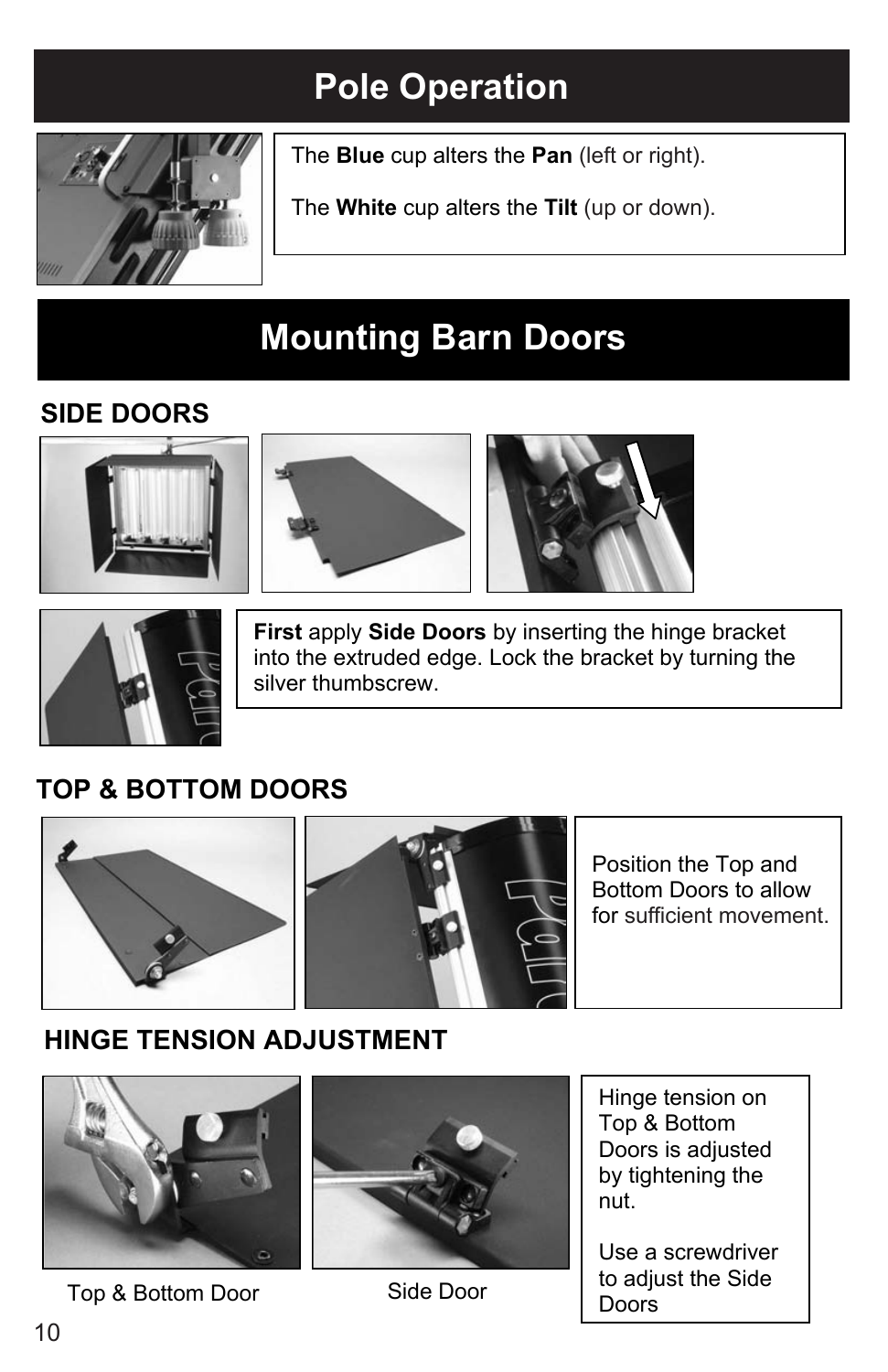# **Fixture Operation**

### **Warning! To Ensure Proper Operation**

ALWAYS TURN **OFF** THE FIXTURE BEFORE connecting or disconnecting lamps. After the lamps are properly installed, the Ballast can be turned on. Avoid operating in temperatures above 125°F (51°C) or below 60°F (15°C).

In temperatures below 60°F or 15°C the ballast may take longer to strike. If lamp does not strike within 5 seconds, switch the ballast to OFF, and try again. Check that the lamps are properly seated and the dimmer is up full, then restrike. If temperatures are too low, try to warm up the fixture to at least 60°F. Lamps will turn on at preset dimmer settings as long as the temperature is above 60°F or 15°C.

### **ParaBeam 400 Select Control Panel**

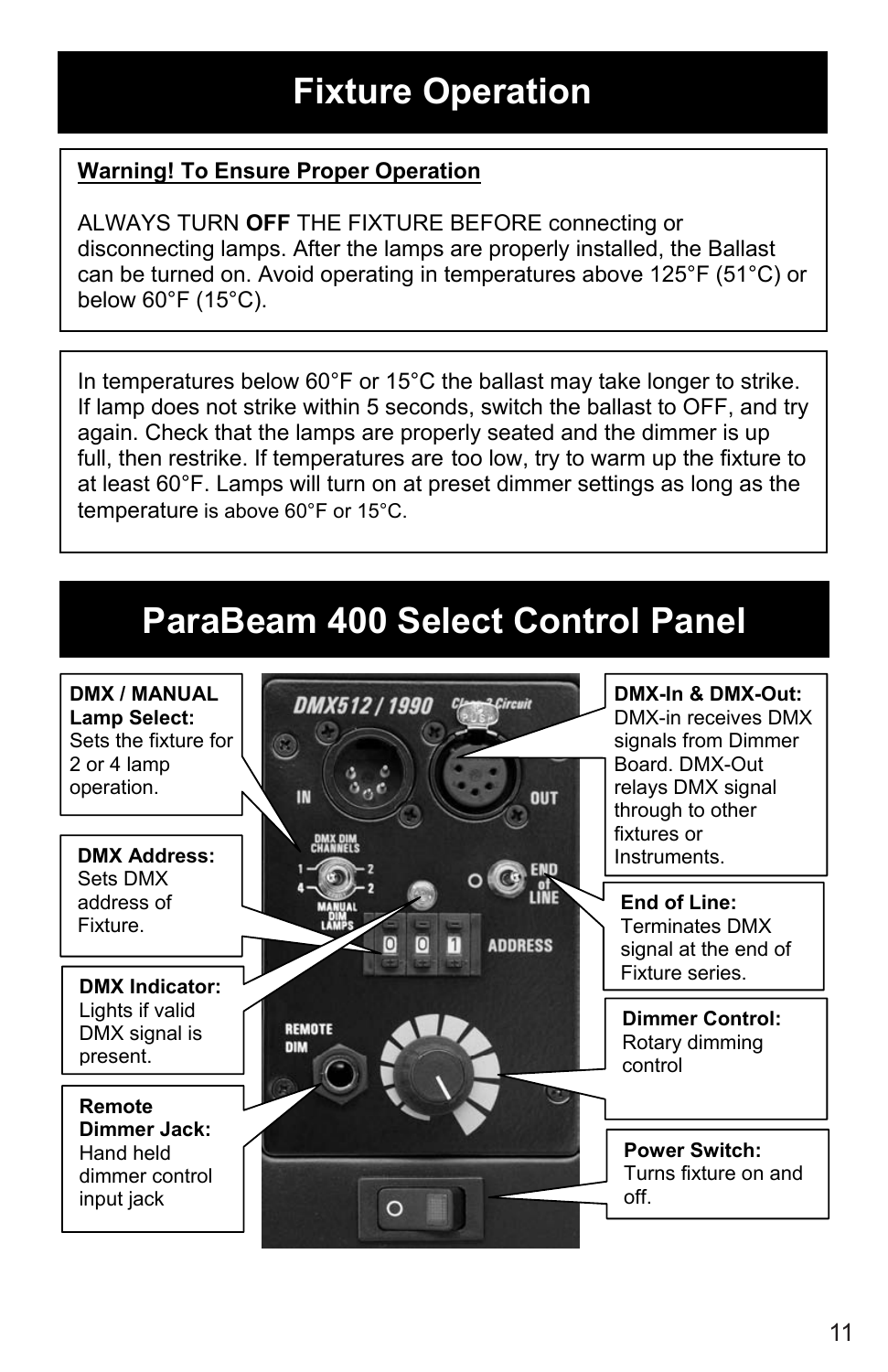# **Manual Operation**



The on-board dimmer dial can manually dim lamps.

The **REMOTE DIM** jack enables the use of a handheld remote control dimmer (Part # **DIM-5**, Hand Held Dimmer).



The **MANUAL DIM LAMPS** switch selects 2 or 4 lamp operation. In the **2** setting the center two lamps are dimmed. In the **4** setting all four lamps are dimmed.

**Note:** All manual controls are disabled as soon as the DMX cable is applied. For Manual control with DMX cables plugged in, sett address to"000". There is a 5 second delay when switching between DMX and Manual control.

## **DMX Operation**



Prior to hanging any instruments set the DMX address of each Fixture.

Push the tabs above or below the number window to set the address. (Valid addresses range from 001 to 512.) The light above the address block will illuminate if a DMX signal is present.



**ADDRESS** 

The **DMX DIM CHANNELS** feature allows user to select two sets of lamps for DMX dimming control.

The **ParaBeam 400 Select** operates on one or two DMX addresses.

**Position 1** requires one DMX address and renders control of all four lamps on one dimmer channel.

**Position 2** requires two DMX addresses to control 4 lamps on two addresses and two dimmer channels. The 1<sup>st</sup> address controls the **inner two** lamps. The 2nd address controls the **outer two** lamps.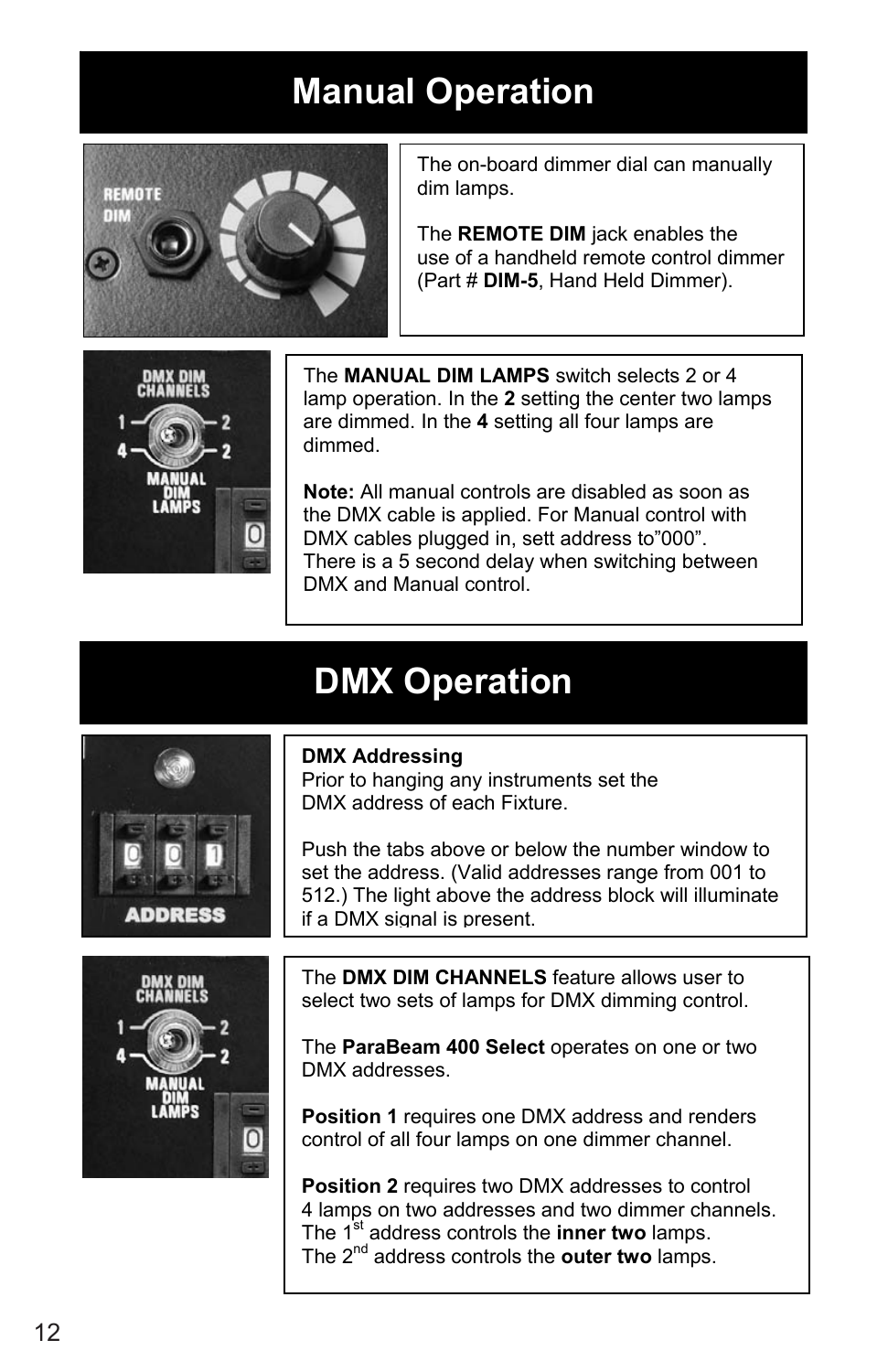**Tip: Position 2** allows for a greater degree of control. The board operator can turn two lamps off (1 f-stop drop in exposure) without shifting the color temperature.



The **ParaBeam 200** operates on one address per fixture. Two lamps are dimmed on one dimmer channel.



The **END OF LINE** switch must be set to open **( O )** on Fixtures within the DMX chain. Set to **END OF LINE** when the Fixture is the last DMX control device in the chain.

*Note: When the last Fixture's DMX Term is set to "END OF LINE," it will absorb all energy in the DMX line, ensuring DMX signals are transmitted correctly. If a signal is not terminated, it is called a "Reflected Wave," and may create transmission errors by causing valid DMX signals to be canceled.*



ParaBeam Fixtures can be jumpered using the IN and OUT ports. As many as 100 Fixtures can be jumpered on one chain as long as the DMX cable run remains under 1000 feet or 40 x 25ft DMX cables.

**Note:** When operating Fixtures at great distances from the dimmer board, it is recommended to use Opto-Isolators to provide DMX signal amplification.

**NOTE: If a Fixture or Ballast loses its DMX signal it will hold its last DMX command.** For this reason it is important to turn a Fixture or Ballast off using the DMX commands. For example, if you try to turn off the lights by turning off the dimmer board the lights will remember their last DMX command and stay on. The Fixtures or Ballasts require a DMX "Off" or "Black-out" command in order to turn off.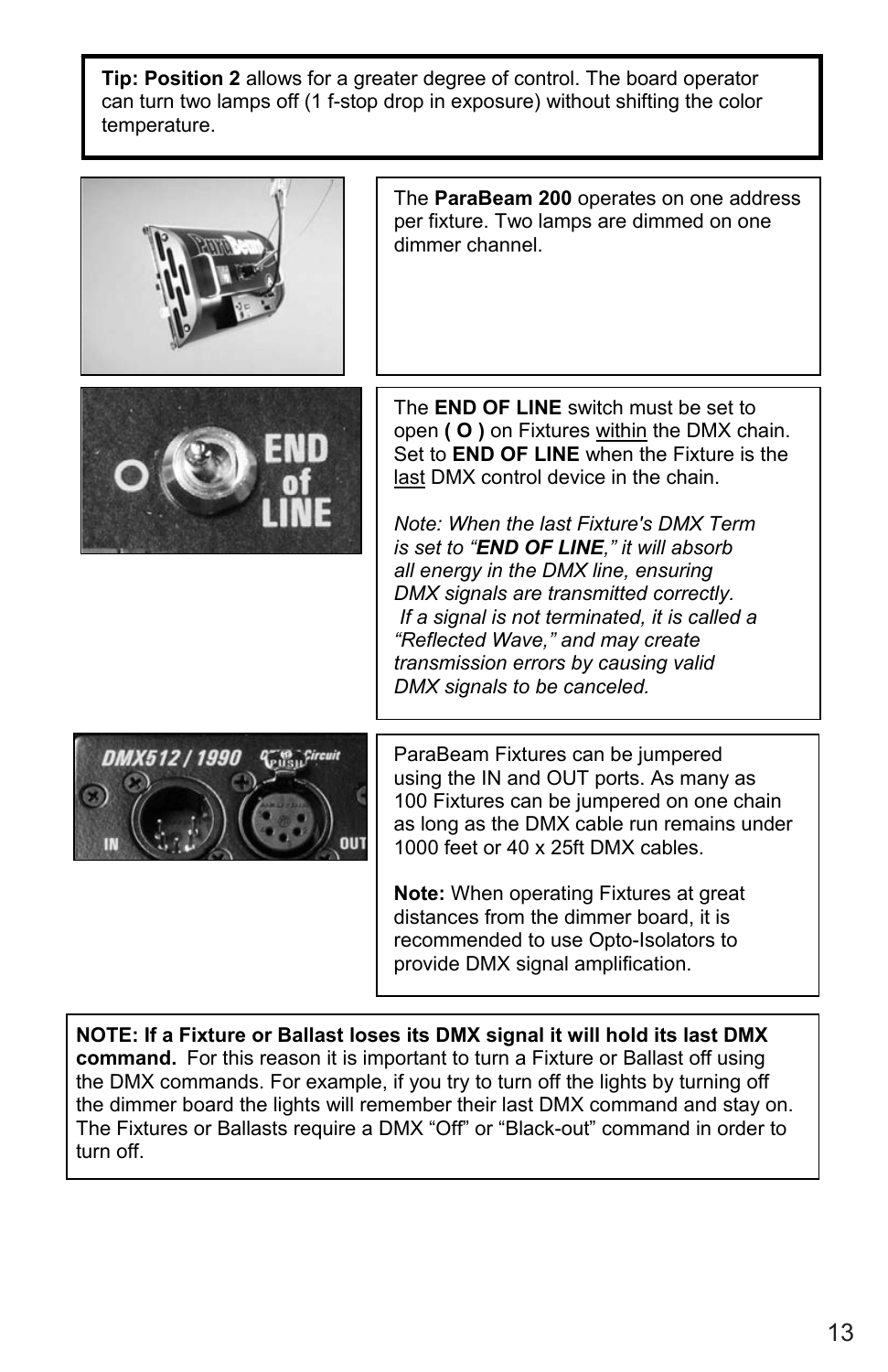# **Trouble Shooting Trouble Shooting**

### **LAMPS FAIL TO LIGHT: LAMPS FAIL TO LIGHT:**

- With the power switch in the **ON** position, the red light should be on. If it is not, Voltage is not present. Check your power feed. Check the fuse on the fixture and Voltage is not present. Check your power feed. Check the fuse on the fixture and replace if necessary *(5 x 20mm, T3.15AH/250V, Time Delay Type)* replace if necessary *(5 x 20mm, T3.15AH/250V, Time Delay Type)*
- Replace lamp or lamps.
- Check ballast contact. Make sure ballast is properly seated; lock tab must be locked in place (see **checking ballast** notes). locked in place (see **checking ballast** notes).
- After having checked that lamps and ballasts are correctly seated, turn off power to the fixture for 60 seconds and restart. to the fixture for 60 seconds and restart.
- Replace ballast card with one that is known to work.
- With DMX cable connected, if yellow light is off, there is no DMX signal. Establish a valid DMX signal. Establish a valid DMX signal.
- With DMX cable plugged in and yellow indicator on:
	- 1. Address must be between 001 and 512. Addresses above 512 1. Address must be between 001 and 512. Addresses above 512 are invalid. are invalid.
	- 2. The dimmer setting on the lighting board must be in the full up mode. 2. The dimmer setting on the lighting board must be in the full up mode.
	- 3. The last fixture must have the DMX termination switch set to 3. The last fixture must have the DMX termination switch set to **END of LINE**. Numerous terminated fixtures on a DMX run will **END of LINE**. Numerous terminated fixtures on a DMX run will result in DMX signal corruption. result in DMX signal corruption.

### **CHECKING BALLAST: CHECKING BALLAST:**



Pull out 3 white push-pins. push-pins.







Remove end cover with Remove end cover with white push-pins. white push-pins.

Push up lock tab and pull Push up lock tab and pull out ballast card. out ballast card.

The ballast is mounted to a circuit board with end The ballast is mounted to a circuit board with end contacts to allow for rapid ballast replacement contacts to allow for rapid ballast replacement without the use of additional tools. without the use of additional tools.

**Lock tab must be locked for proper ballast Lock tab must be locked for proper ballast contact. contact.** 

**Note:** On ParaBeam 200 Yoke and ParaBeam **Note:** On ParaBeam 200 Yoke and ParaBeam 200 Pole-Op, the Yoke will need to be removed 200 Pole-Op, the Yoke will need to be removed to access ballasts. to access ballasts.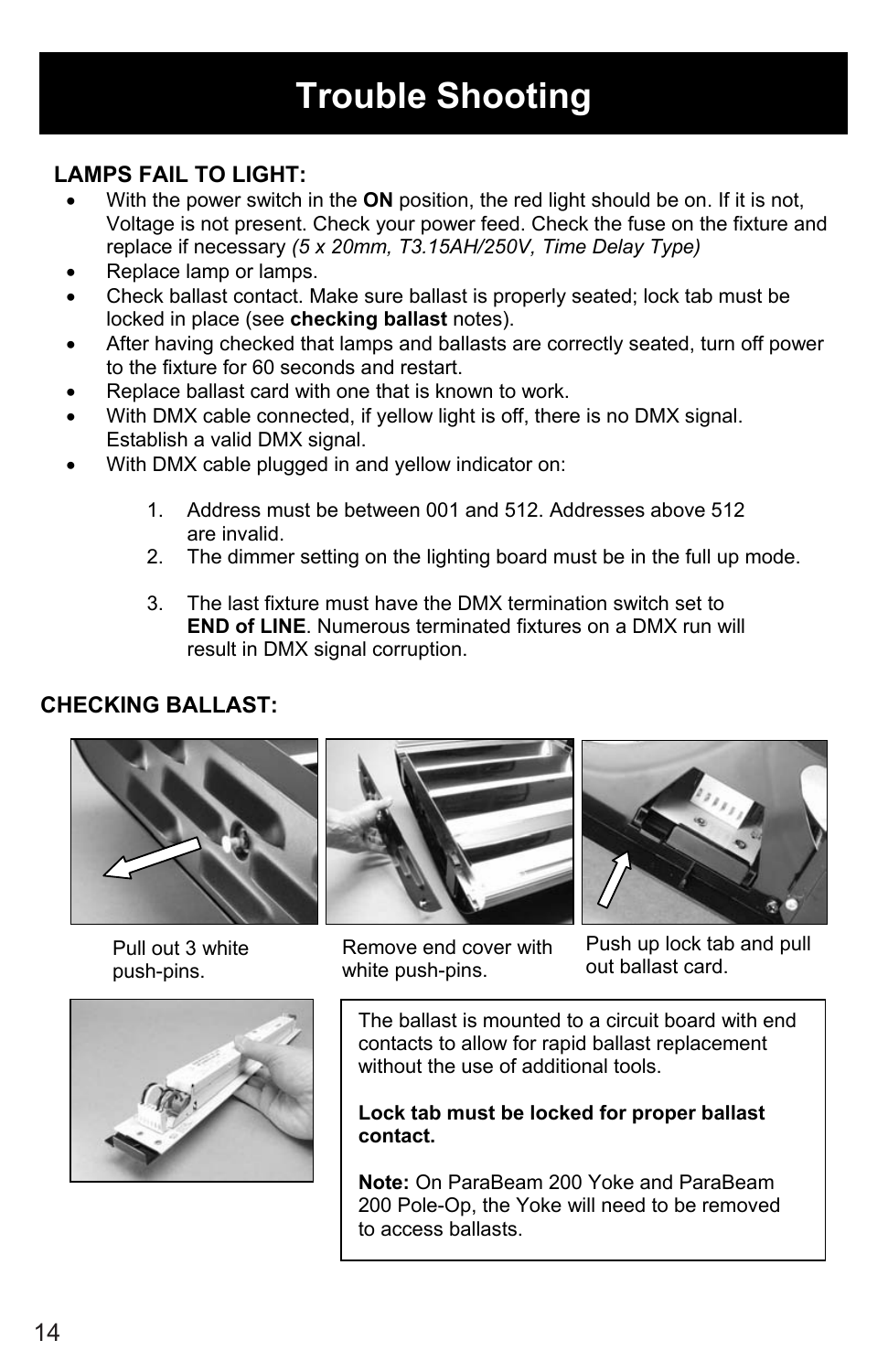## **Accessories Accessories Accessories Accessories**



**BRD-P4**… ParaBeam 400 Barndoors (set of 4) **BRD-P4**… ParaBeam 400 Barndoors (set of 4) **BRD-P4**… ParaBeam 400 Barndoors (set of 4) **BRD-P4**… ParaBeam 400 Barndoors (set of 4) **BRD-P2**… ParaBeam 200 Barndoors (set of 4) **BRD-P2**… ParaBeam 200 Barndoors (set of 4) **BRD-P2**… ParaBeam 200 Barndoors (set of 4) **BRD-P2**… ParaBeam 200 Barndoors (set of 4)

- 
- **DFS-P4**…..ParaBeam 400 Diffuser **DFS-P4**…..ParaBeam 400 Diffuser **DFS-P4**…..ParaBeam 400 Diffuser **DFS-P4**…..ParaBeam 400 Diffuser **DFS-P2**…..ParaBeam 200 Diffuser **DFS-P2**…..ParaBeam 200 Diffuser **DFS-P2**…..ParaBeam 200 Diffuser **DFS-P2**…..ParaBeam 200 Diffuser



**DIM-5**… Remote Dimmer **DIM-5**… Remote Dimmer **DIM-5**… Remote Dimmer **DIM-5**… Remote Dimmer



**KAS-P41**… ParaBeam 400 Center Ship Case **KAS-P41**… ParaBeam 400 Center Ship Case **KAS-P41**… ParaBeam 400 Center Ship Case **KAS-P41**… ParaBeam 400 Center Ship Case **KAS-P21**… ParaBeam 200 Center Ship Case **KAS-P21**… ParaBeam 200 Center Ship Case **KAS-P21**… ParaBeam 200 Center Ship Case **KAS-P21**… ParaBeam 200 Center Ship Case





**KAS-CL6** 6-Lamp Carry Case (55W Compact) **KAS-CL6** 6-Lamp Carry Case (55W Compact) **KAS-CL6** 6-Lamp Carry Case (55W Compact) **KAS-CL6** 6-Lamp Carry Case (55W Compact)

**MTP-LMT** .... Kino 81 Lollipop w/ Junior Pin Straight (for Center Mount only) (for Center Mount only) (for Center Mount only) (for Center Mount only)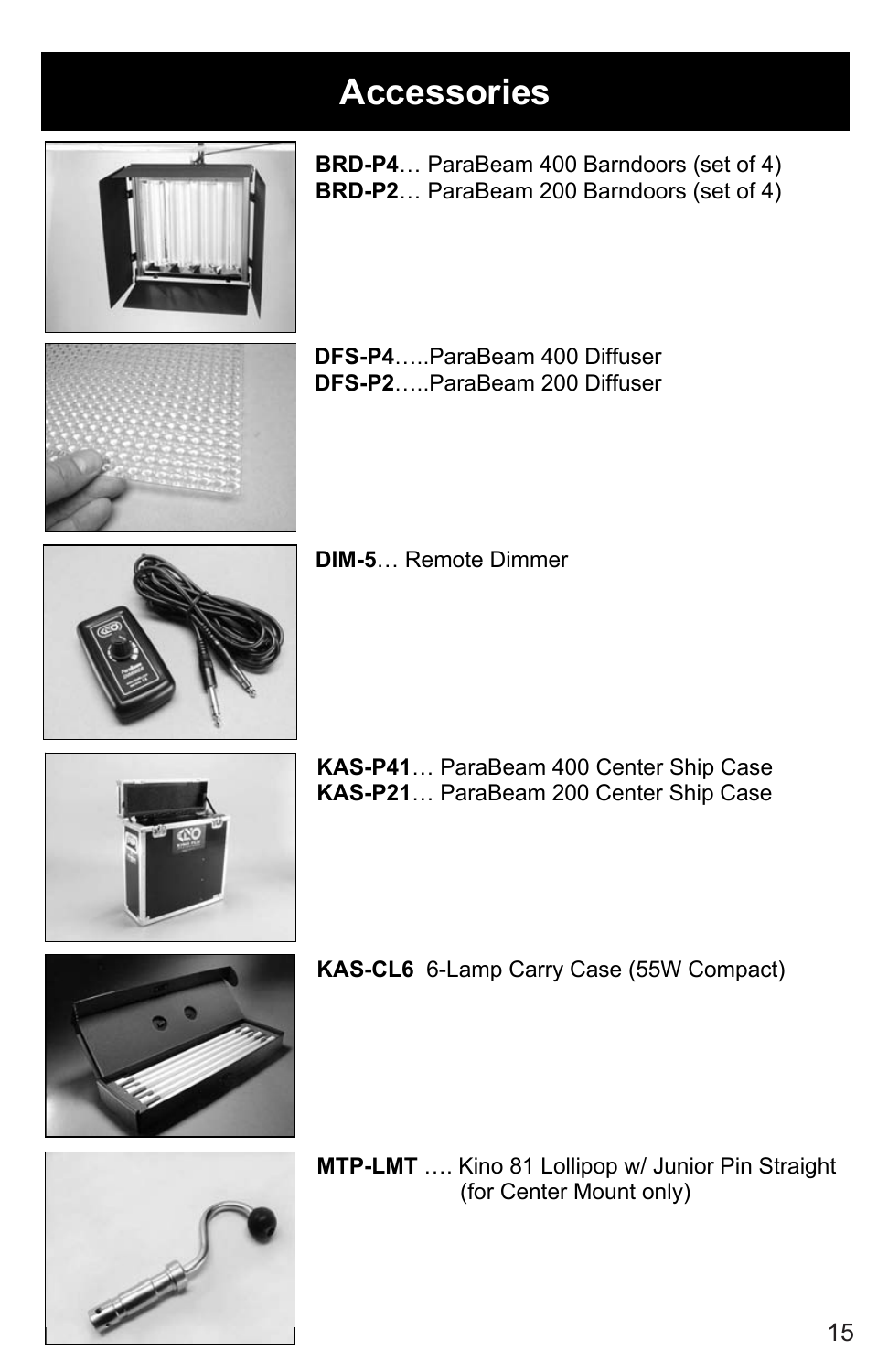





**MTP-I40**.....Baby Receiver Yoke Assembly





| LVR-P445 ParaBeam 400 Louver 45°                                     |
|----------------------------------------------------------------------|
| LVR-P460 ParaBeam 400 Louver 60°                                     |
| LVR-P490 ParaBeam 400 Louver 90°                                     |
|                                                                      |
|                                                                      |
|                                                                      |
| LVR-P245 ParaBeam 200 Louver 45°<br>LVR-P260 ParaBeam 200 Louver 60° |

**LVR-P290**….. ParaBeam 200 Louver 90°

**55C-K29**…55W Kino KF29 Compact **55C-K55**…55W Kino KF55 Compact **55C-K32**…55W Kino KF32 Compact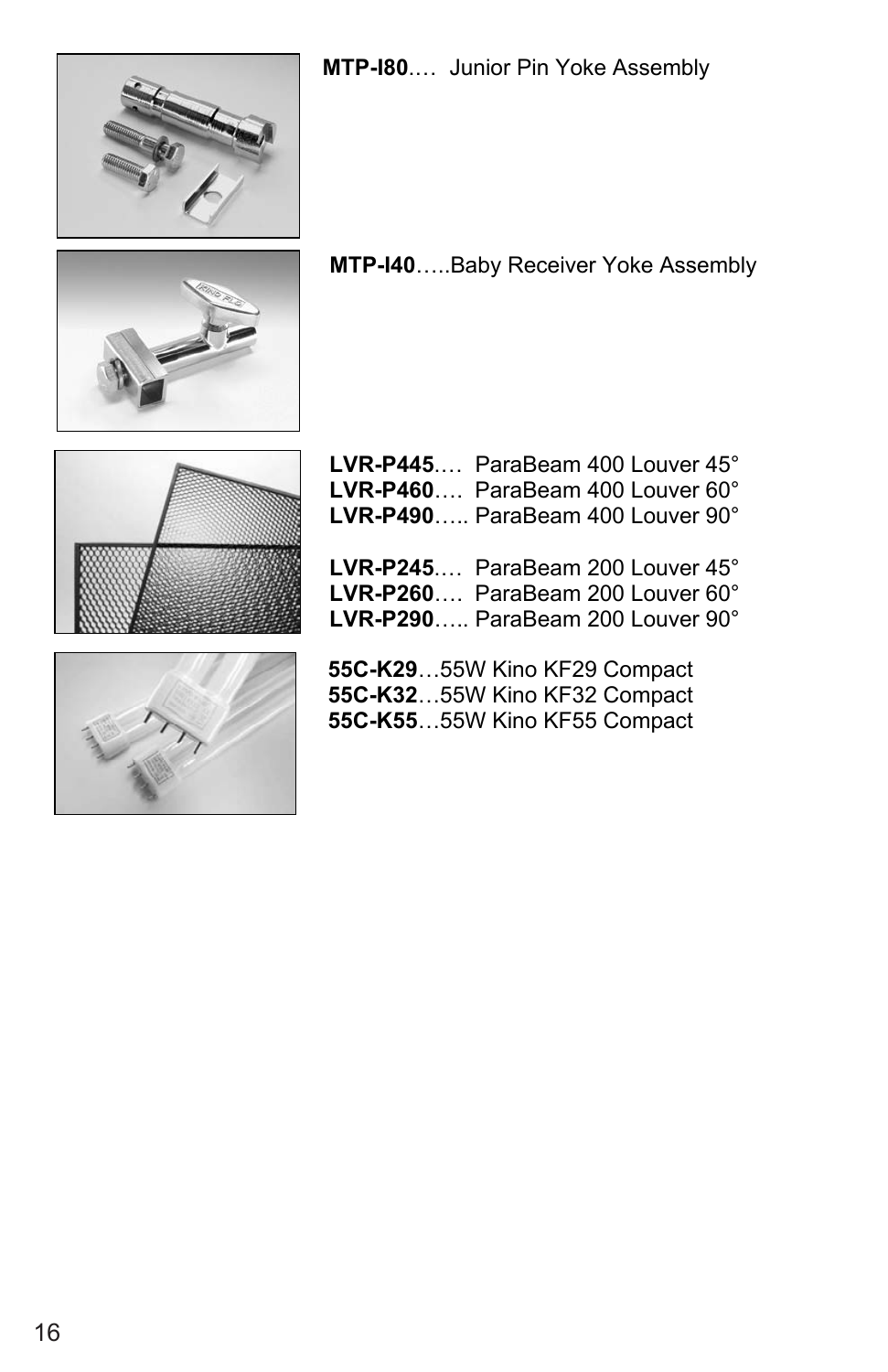# **Fixture Specifications**



**ParaBeam 400S ParaBeam 400 Center**

**PAR-400S** 

ParaBeam 400 Select DMX Center Mount

 **Power**: 120VAC or 230VAC

 **Amperage**: 2 amps at 120VAC 1.1 amps at 230VAC

> **Weight**: with lamps and louver 24.2 lbs / 10.9kg

 **Dimensions**: 24.5 x 24 x 8"  **(**62 x 61 x 20.5cm) (62 20.5cm)

> **Lamp types**: 55 watt compact fluorescent lamps with 2G11 base

 **Switching**: 2 lamp and 4 lamp on/off Manual and DMX dimming

 **PAR-200**  ParaBeam 200 DMX Center Mount

 **Power**: 120VAC or 230VAC

 **Amperage**: 1.1 amps at 120VAC 0.6 amps at 230VAC

> **Weight**: with lamps and louver 16.5 lbs / 7.4kg

 **Dimensions**: 24.5 x 13.5 x 7.5" (62 x 34.5 x 19cm)

 **Lamp types**: 55 watt compact fluorescent lamps with 2G11 base

 **Switching**: 2 lamps on/off Manual and DMX dimming



**ParaBeam 200 ParaBeam 200 Center**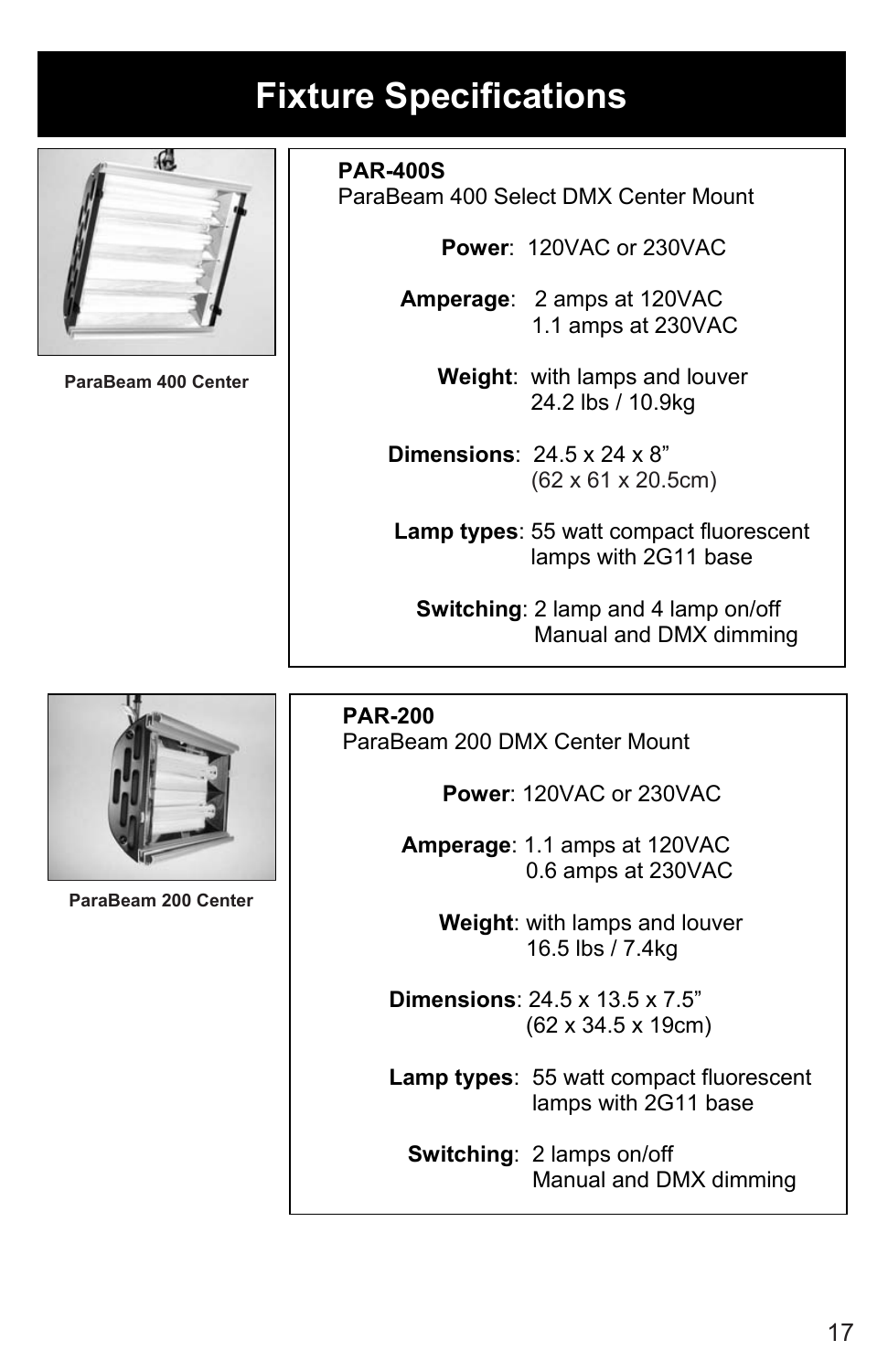

**ParaBeam 400Y ParaBeam 400 Yoke**

**PAR-400Y**  ParaBeam 400 Select DMX Yoke

 **Power**: 120VAC or 230VAC

 **Amperage**: 2 amps at 120VAC 1.1 amps at 230VAC

> **Weight**: with lamps and louver 24.2 lbs / 10.9kg

 **Dimensions**: 29.5 x 26.8 x 6" (75 x 68 x 15.2cm)

> **Lamp types**: 55 watt compact fluorescent lamps with 2G11 base

 **Switching**: 2 lamp and 4 lamp on/off Manual and DMX dimming



**ParaBeam 200Y ParaBeam 200 Yoke**

 **PAR-200Y**  ParaBeam 200 DMX Yoke

 **Power**: 120VAC or 230VAC

 **Amperage**: 1.1 amps at 120VAC 0.6 amps at 230VAC

> **Weight**: with lamps and louver 16.5 lbs / 7.4kg

 **Dimensions**: 29.5 x 15.8 x 6" (75 x 40 x 15.2cm)

 **Lamp types**: 55 watt compact fluorescent lamps with 2G11 base

 **Switching**: 2 lamps on/off Manual and DMX dimming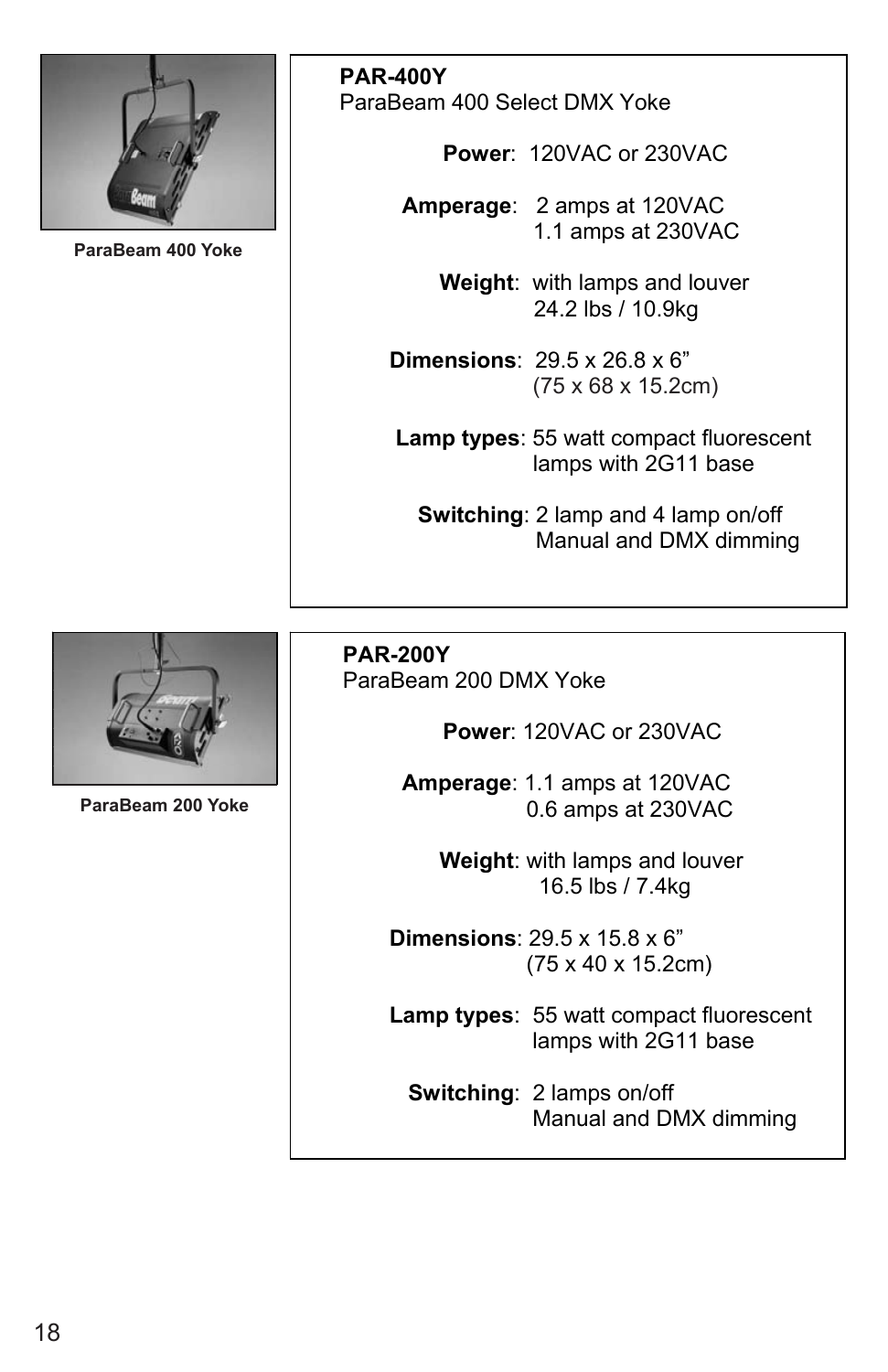

**ParaBeam 400P ParaBeam 400 Pole-Op**

**PAR-400P**  ParaBeam 400 Select DMX Pole-Op

 **Power**: 120VAC or 230VAC

 **Amperage**: 2 amps at 120VAC 1.1 amps at 230VAC

> **Weight**: with lamps and louver 24.2 lbs / 10.9kg

 **Dimensions**: 30 x 26.3 x 6" (76.2 x 66.7 x 15.2cm)

> **Lamp types**: 55 watt compact fluorescent lamps with 2G11 base

 **Switching**: 2 lamp and 4 lamp on/off Manual and DMX dimming

**ParaBeam 200P ParaBeam 200 Pole-Op**

 **PAR-200P**  ParaBeam 200 DMX Pole-Op

 **Power**: 120VAC or 230VAC

 **Amperage**: 1.1 amps at 120VAC 0.6 amps at 230VAC

> **Weight**: with lamps and louver 16.5 lbs / 7.4kg

 **Dimensions**: 30 x 15.8 x 6" (76.2 x 40 x 15.2cm)

 **Lamp types**: 55 watt compact fluorescent lamps with 2G11 base

 **Switching**: 2 lamps on/off Manual and DMX dimming